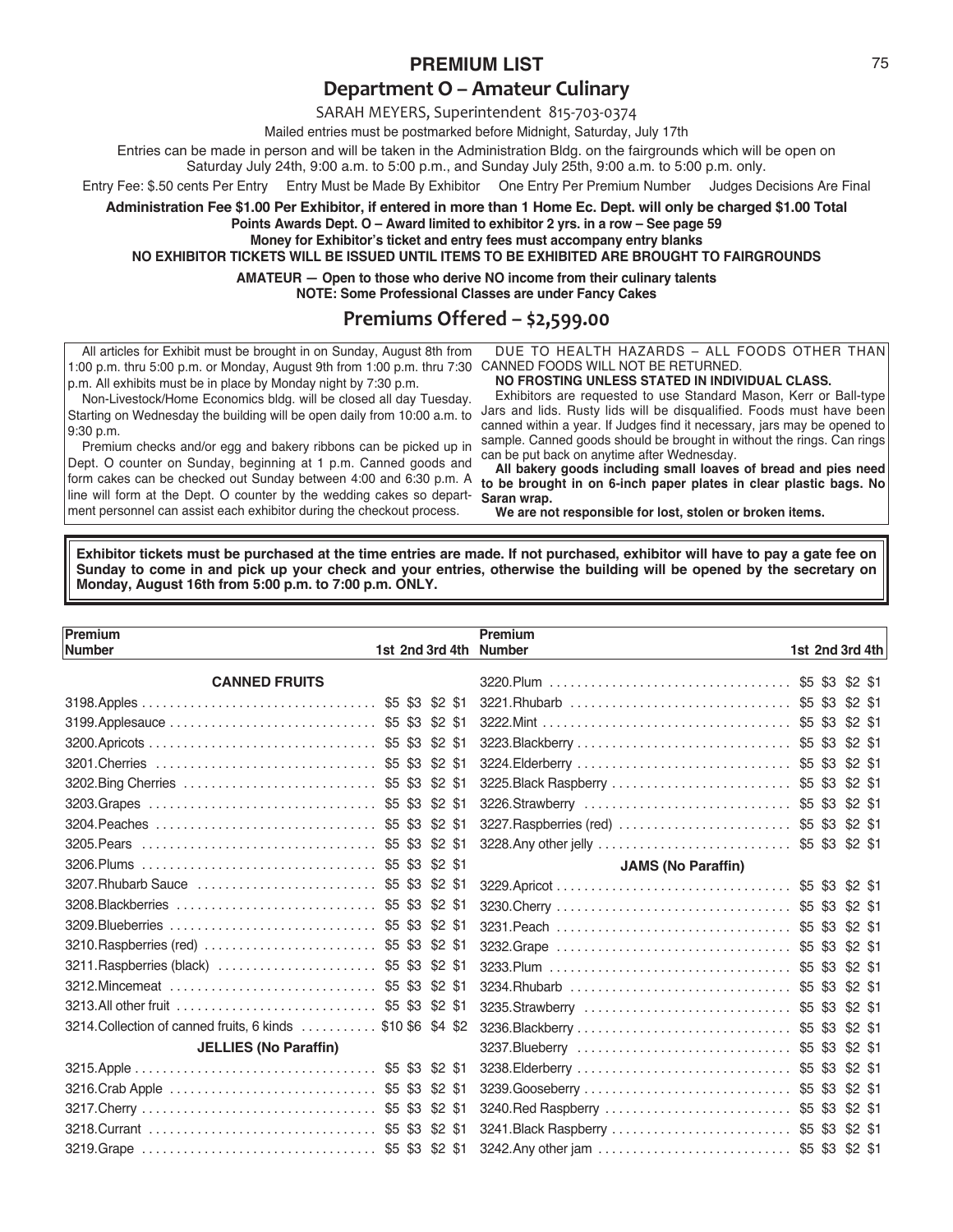| ٠       |
|---------|
|         |
| i<br>۰. |

| <b>Premium</b><br><b>Number</b>                                  |             |                 | 1st 2nd 3rd 4th | <b>Premium</b><br><b>Number</b> |
|------------------------------------------------------------------|-------------|-----------------|-----------------|---------------------------------|
| 3243. Greatest and Best variety of Jams and                      |             |                 |                 | 3294.Colle                      |
| Jellies (one of each) \$10\$6 \$4 \$2                            |             |                 |                 |                                 |
| <b>HONEY</b>                                                     |             |                 |                 | 3295.1/2 D                      |
| 3248. Honey (Strained)  \$5 \$3 \$2 \$1                          |             |                 |                 | 3296.1/2 D                      |
|                                                                  |             |                 |                 | 3297.1/2                        |
| <b>PRESERVES (No Paraffin)</b>                                   |             |                 |                 |                                 |
|                                                                  |             | \$5 \$3 \$2 \$1 |                 | 3298.Spa                        |
|                                                                  |             | $$2$ $$1$       |                 | 3299.Chili                      |
|                                                                  |             | $$2$ $$1$       |                 | 3300.Cho                        |
|                                                                  |             | $$2$ $$1$       |                 | 3301.Corr                       |
|                                                                  |             | \$2 \$1         |                 | 3302.Cuc                        |
|                                                                  |             | $$2$ $$1$       |                 | 3303.Pep                        |
| 3255. Black Raspberry  \$5 \$3 \$2 \$1                           |             |                 |                 | 3304.Picc                       |
|                                                                  | \$5 \$3     | \$2 \$1         |                 | 3305.Gree                       |
| <b>JUICES (No Concentrates)</b>                                  |             |                 |                 | 3306.Zuco                       |
|                                                                  |             |                 |                 | 3307.Any                        |
|                                                                  |             | $$2$ \$1        |                 | 3308.Colle                      |
|                                                                  | \$5 \$3     | $$2$ $$1$       |                 |                                 |
|                                                                  |             | $$2$ \$1        |                 | Exhibitors                      |
| <b>FRUIT BUTTERS</b>                                             |             |                 |                 | approxima                       |
|                                                                  |             | $$2$ $$1$       |                 | are reque                       |
|                                                                  |             | $$2$ \$1        |                 | tic bags or                     |
|                                                                  |             | $$2$ $$1$       |                 | 3316.Rye                        |
|                                                                  |             |                 |                 |                                 |
| <b>CANNED VEGETABLES</b>                                         |             |                 |                 | 3317. Whit<br>3318.Whc          |
|                                                                  |             | \$5 \$3 \$2 \$1 |                 | 3319.Cinn                       |
|                                                                  |             | \$5 \$3 \$2 \$1 |                 | 3320. Rais                      |
|                                                                  | \$5 \$3     | $$2$ \$1        |                 | 3321.Any                        |
|                                                                  | \$5 \$3     | $$2$ $$1$       |                 | 3322. Apri                      |
|                                                                  | \$5 \$3     | $$2$ \$1        |                 | 3323. Ban                       |
|                                                                  | \$5 \$3     | $$2$ \$1        |                 | 3324. Bost                      |
|                                                                  | \$5 \$3     | $$2$ \$1        |                 | 3325.Corr                       |
|                                                                  | \$5 \$3     | $$2$ \$1        |                 | 3326.Crar                       |
|                                                                  |             | \$5 \$3 \$2 \$1 |                 | 3327.Date                       |
|                                                                  | \$5 \$3     | $$2$ \$1        |                 | 3328.Nut                        |
|                                                                  |             | $$2$ \$1        |                 | 3329. Pop                       |
|                                                                  |             | $$2$ \$1        |                 | 3330.Pum                        |
| 3277.Any other vegetables (specify) \$5 \$3 \$2 \$1              |             |                 |                 | 3331.Zuco                       |
| 3278. Collection of canned vegetables (6 kinds) \$10 \$6 \$4 \$2 |             |                 |                 | 3332.Any                        |
| <b>PICKLES</b>                                                   |             |                 |                 | 3333. Glut                      |
|                                                                  | \$5 \$3     | $$2$ \$1        |                 | 3336.Cinn                       |
|                                                                  | \$5 \$3     | $$2$ \$1        |                 | 3337.Any                        |
|                                                                  | \$5 \$3     | $$2$ \$1        |                 | 3338. Fros                      |
|                                                                  | \$5 \$3     | $$2$ \$1        |                 | 3339. Yea                       |
|                                                                  | $$5\,$ $$3$ | $$2$ \$1        |                 | 3340. Baki                      |
|                                                                  | $$5\,$ $$3$ | $$2$ \$1        |                 | 3341.Brar                       |
|                                                                  | \$5 \$3     | $$2$ \$1        |                 | wrap                            |
| 3286. Pickled Cauliflower                                        | \$5 \$3     | $$2$ \$1        |                 | 3342.Blue                       |
|                                                                  | \$5 \$3     | $$2$ \$1        |                 | wrap                            |
|                                                                  | \$5 \$3     | $$2$ \$1        |                 | 3343.Orar                       |
|                                                                  | $$5$ \$3    | $$2$ \$1        |                 | wrap                            |
| 3290. Pickled Mixed Vegetables                                   | \$5 \$3     | $$2$ \$1        |                 | 3344.Crar                       |
|                                                                  | \$5 \$3     | $$2$ \$1        |                 | wrap                            |
|                                                                  | \$5 \$3     | $$2$ \$1        |                 | 3345.Pop                        |
| 3293.Any other pickle                                            |             | \$5 \$3 \$2 \$1 |                 | wrap                            |

| :h             | <b>Number</b>                                                           |     | 1st 2nd 3rd 4th |           |  |
|----------------|-------------------------------------------------------------------------|-----|-----------------|-----------|--|
|                | 3294. Collection Pickles (6 kinds)  \$10 \$6 \$4 \$2                    |     |                 |           |  |
| 2              | <b>EGGS</b>                                                             |     |                 |           |  |
|                |                                                                         |     |                 |           |  |
| 1              | 3296.1/2 Doz. White  \$5 \$3 \$2 \$1                                    |     |                 |           |  |
|                | 3297.1/2 Doz. Blue or Green  \$5 \$3 \$2 \$1                            |     |                 |           |  |
|                | <b>RELISHES AND SAUCES</b>                                              |     |                 |           |  |
| 1              |                                                                         |     |                 | $$2$ \$1  |  |
| 1              |                                                                         |     | \$3             | \$2 \$1   |  |
| 1              | 3300. Chow Chow                                                         | \$5 | \$3             | $$2$ $$1$ |  |
| 1              |                                                                         | \$5 | \$3             | $$2$ $$1$ |  |
| 1              |                                                                         | \$5 | \$3             | $$2$ $$1$ |  |
| 1              |                                                                         | \$5 | \$3             | \$2 \$1   |  |
| 1              |                                                                         | \$5 | \$3             | \$2 \$1   |  |
| 1              |                                                                         | \$5 | \$3             | \$2 \$1   |  |
|                | 3306.Zucchini                                                           | \$5 | \$3             | \$2 \$1   |  |
| 1              | 3307. Any other Relish or Sauce                                         | \$5 | \$3             | $$2$ $$1$ |  |
| 1              | 3308. Collection Relishes and Sauces (6 kinds)  \$10 \$6                |     |                 | \$4 \$2   |  |
| 1              |                                                                         |     |                 |           |  |
| 1              | <b>BAKERY GOODS (No mixes)</b>                                          |     |                 |           |  |
|                | Exhibitors are requested to display small loaves of bread which will be |     |                 |           |  |
| 1              | approximately 3" x 6" loaf, in order to avoid wasting food. Exhibitors  |     |                 |           |  |
| 1              | are requested to bring bakery items (except large cakes) in clear plas- |     |                 |           |  |
| 1              | tic bags on paper plates for display purposes.                          |     |                 |           |  |
| 1              | 3316. Rye Bread, yeast  \$5 \$3 \$2 \$1                                 |     |                 |           |  |
|                |                                                                         |     |                 |           |  |
|                | 3318. Whole Wheat Bread, yeast  \$5 \$3                                 |     |                 | $$2$ \$1  |  |
| 1              | 3319. Cinnamon Bread, yeast                                             |     | \$5 \$3         | $$2$ \$1  |  |
| 1              | 3320. Raisin Bread, yeast                                               |     | \$5 \$3         | $$2$ \$1  |  |
| 1              | 3321.Any other kind yeast bread  \$5 \$3                                |     |                 | $$2$ \$1  |  |
| 1              |                                                                         |     | \$5 \$3         | $$2$ \$1  |  |
| 1              |                                                                         |     | \$5 \$3         | $$2$ \$1  |  |
| 1              | 3324. Boston Brown Bread                                                | \$5 | \$3             | $$2$ \$1  |  |
| 1              |                                                                         | \$5 | \$3             | $$2$ \$1  |  |
| 1              |                                                                         | \$5 | \$3             | $$2$ \$1  |  |
| 1              |                                                                         | \$5 | \$3             | $$2$ \$1  |  |
| 1              |                                                                         |     | \$5 \$3         | $$2$ \$1  |  |
| 1              | 3329. Poppy Seed Bread                                                  |     | \$5 \$3 \$2 \$1 |           |  |
| 1              |                                                                         |     | \$5 \$3         | $$2$ \$1  |  |
| 1              | 3331. Zucchini Bread (Plain)                                            |     | \$5 \$3         | $$2$ \$1  |  |
| $\overline{c}$ | 3332. Any Other Quick Bread                                             | \$5 | \$3             | $$2$ \$1  |  |
|                |                                                                         | \$5 | \$3             | $$2$ \$1  |  |
| 1              | 3336. Cinnamon Rolls, unfrosted, plate of 3, 6" plate                   | \$5 | \$3             | $$2$ \$1  |  |
| 1              | 3337. Any other sweet roll, plate of 3, 6" plate                        | \$5 | \$3             | $$2$ \$1  |  |
| 1              | 3338. Frosted Creams, plate of 3, 6" plate                              |     | \$5 \$3         | $$2$ \$1  |  |
| 1              | 3339. Yeast dinner roll, plate of 3, 6" plate                           |     | \$5 \$3         | $$2$ \$1  |  |
| 1              | 3340. Baking Powder Biscuits, plate of 3, 6" plate  \$5 \$3             |     |                 | $$2$ \$1  |  |
| 1              | 3341. Bran Muffins, plate of 3, 6" plate,                               |     |                 |           |  |
| 1              | wrappers removed  \$5 \$3 \$2 \$1                                       |     |                 |           |  |
| 1              | 3342. Blueberry Muffins, plate of 3, 6" plate,                          |     |                 |           |  |
| 1              | wrappers removed                                                        |     | \$5 \$3 \$2 \$1 |           |  |
| 1              | 3343. Orange Muffins, plate of 3, 6" plate,                             |     |                 |           |  |
| 1              | wrappers removed  \$5 \$3 \$2 \$1                                       |     |                 |           |  |
| 1              | 3344. Cranberry Muffins, plate of 3, 6" plate,                          |     |                 |           |  |
| 1              | wrappers removed  \$5 \$3 \$2 \$1                                       |     |                 |           |  |
| 1              | 3345. Poppy Seed Muffins, plate of 3, 6" plate,                         |     |                 |           |  |
| 1              | wrappers removed  \$5 \$3 \$2 \$1                                       |     |                 |           |  |
|                |                                                                         |     |                 |           |  |

٦